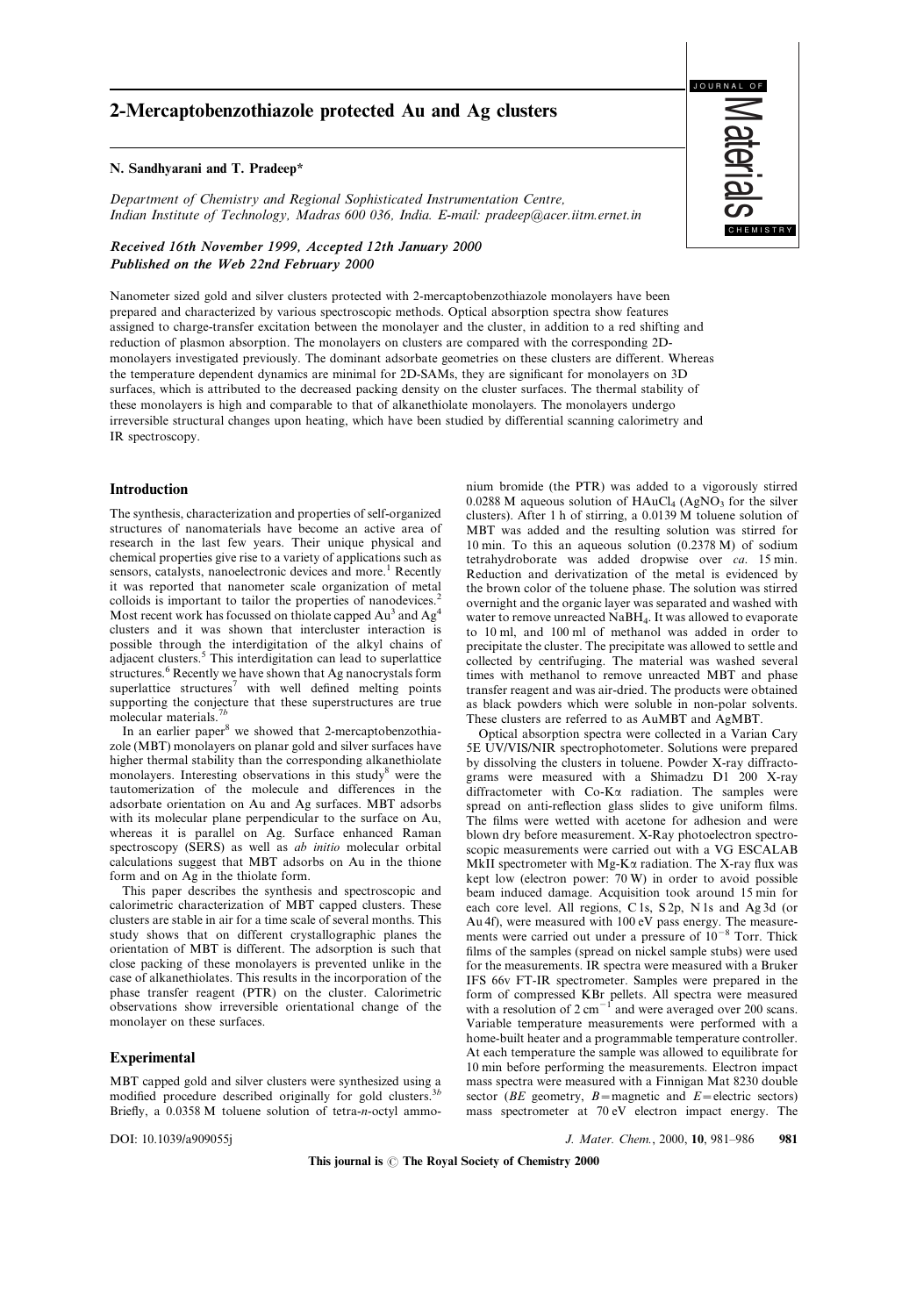powder samples were introduced through a direct inlet probe and were heated to  $623 \text{ K}$  at a rate of  $100 \text{ K min}^{-1}$ . Mass spectra in the range of 50–500 u were measured. At least 100 mass spectra were measured and the scans were averaged for better statistics. Thermogravimetric (TG) data were acquired with a Netzsch STA 409 apparatus. About 10 mg of the sample was used for the measurements conducted in nitrogen atmosphere. Data were measured in the temperature range 298 $873$  K at a scan speed of 20 K min<sup>-1</sup>. The samples remaining after mass and TG analysis were metal powders. Differential scanning calorimetry (DSC) data were taken with a Netzsch PHOENIX DSC204 instrument with 10 mg of the sample encapsulated in an aluminium pan. The measurements were conducted in the temperature range  $123-473$  K at a scan speed of  $10$  K min<sup>-</sup> .

### Results and discussion

Fig. 1 shows the absorption spectra of (a) solid MBT, (c) AgMBT and (e) AuMBT in toluene. Spectra in the region 400-800 nm are also shown in an expanded scale. MBT shows an absorption maximum at 328 nm which is blue shifted to 322 nm in AgMBT and to 317 nm in AuMBT. The blue shift of this peak is due to chemisorption at the surface.<sup>9</sup> The band also broadens due to the decrease in the lifetime of the excited state upon adsorption. Adsorption induced changes in the cluster are manifested in the plasmon band, which is red-shifted from 520 to 550 nm for Au and from 430 to 500 nm for Ag. Decreases in intensity as well as the broadness of the bands are attributed to chemisorption.<sup>9</sup> In addition to these two peaks, an additional peak is observed for AgMBT, which we attribute to a charge-transfer transition. It is unlikely that this band is due



Fig. 1 Optical absorption spectra of solid MBT (a and b), AgMBT (c and d) and AuMBT (e and f) in toluene. In (b), (d) and (f) the absorbance has been multiplied by 50. The peaks of interest are marked. Inset shows the Co-K $\alpha$  powder diffraction patterns of (a) the Ag and (b) the Au clusters capped with MBT. FWHM of the peaks were calculated from a Gaussian fit of the respective peaks. The components and the fit are also shown. The deviation from the fit for AgMBT is possibly due to a wider distribution of particle sizes.

982 J. Mater. Chem., 2000, 10, 981-986

to the interband transitions in Ag as no similar structure is observed in other Ag clusters.<sup>7</sup> Thus we propose it to be due to charge-transfer excitations. This transition is more prominent in Ag than for Au, and is attributed to the difference in structure of the adsorbate. IR studies show that MBT adsorbs with its molecular plane parallel to the surface on Ag but is almost perpendicular on Au (see below). The geometry of MBT on Ag is due to preferential  $\pi$  bonding.<sup>8</sup> This facilitates chargetransfer from the molecule to the metal, which is almost absent in Au. This also explains the larger blue shift for AuMBT, where the electron donation is only in one direction; from the metal to MBT. In order to ascertain whether the additional transition observed in  $AgMBT$  is due to  $MBT<sup>-</sup>$  species (thiolate) present on the cluster surface, the absorption spectra of MBT in basic solutions were measured. The MBT transition at 328 nm was found to be blue shifted, but no additional transition was observed.

The inset of Fig. 1 shows the X-ray diffraction patterns of (a) AgMBT and (b) AuMBT. For both, the reflections are broadened compared to bulk Ag or Au reflections indicating the formation of smaller crystallites. In AgMBT, the (111) reflection of Ag is narrower than in Au suggesting a larger particle size. Diameters of the particles were calculated from the XRD line-width using the Scherrer formula<sup>10</sup> which gave  $43 \pm 5$  and  $20 \pm 5$  Å for AgMBT and AuMBT, respectively.

Fig. 2 shows (A) the Ag 3d and (B) the Au 4f regions of the photoelectron spectra of the samples. Au  $2f_{7/2}$  and Ag  $3d_{5/2}$ signals are observed at 84.0 and 368.2 eV corresponding to  $Au(0)^{3b}$  and Ag(0)<sup>4a</sup>, respectively, as reported previously. The absence of  $Au(1)$  and  $Ag(1)$  suggests that there is no metal sulfide on the surfaces. An S  $2p$  signal is observed at 164 eV in both the samples (not shown). Two separate features corresponding to two sulfur types are not observed. Both thiol and thione forms of MBT in the solid state would show peaks in the range 163-164 eV and so two distinct features would not be expected at the instrumental resolution (1 eV). We have also observed the S2p peak at 164 eV for the 2D-SAMs.<sup>8</sup> Likewise, a C 1s peak appeared at 285 eV as in the case of the 2D-SAMs.<sup>8</sup> The N 1s signal appeared at 400 eV (not shown) as reported for adsorbed primary amines.<sup>11</sup>

Mass spectra of AgMBT (A) and AuMBT (B) are shown in Fig. 3. Assignments are listed in Table 1. The peak at m/z 254 is due to the presence of the PTR in these clusters. In AgMBT the peak at  $m/z$  166 is due to the (MBT-H) ion and the peak at  $m/z$ 332 is assigned to its dimer. Upon loss of a sulfur atom  $(C_{14}N_2S_3)^+$  is formed. An interesting observation in the mass spectrum of AgMBT is that the molecular ion peak is at m/z 166, which corresponds to MBT with loss of a proton and



Fig. 2 (A) Ag 3d and (B) Au 4f X-ray photoelectron spectra of AgMBT and AuMBT, respectively.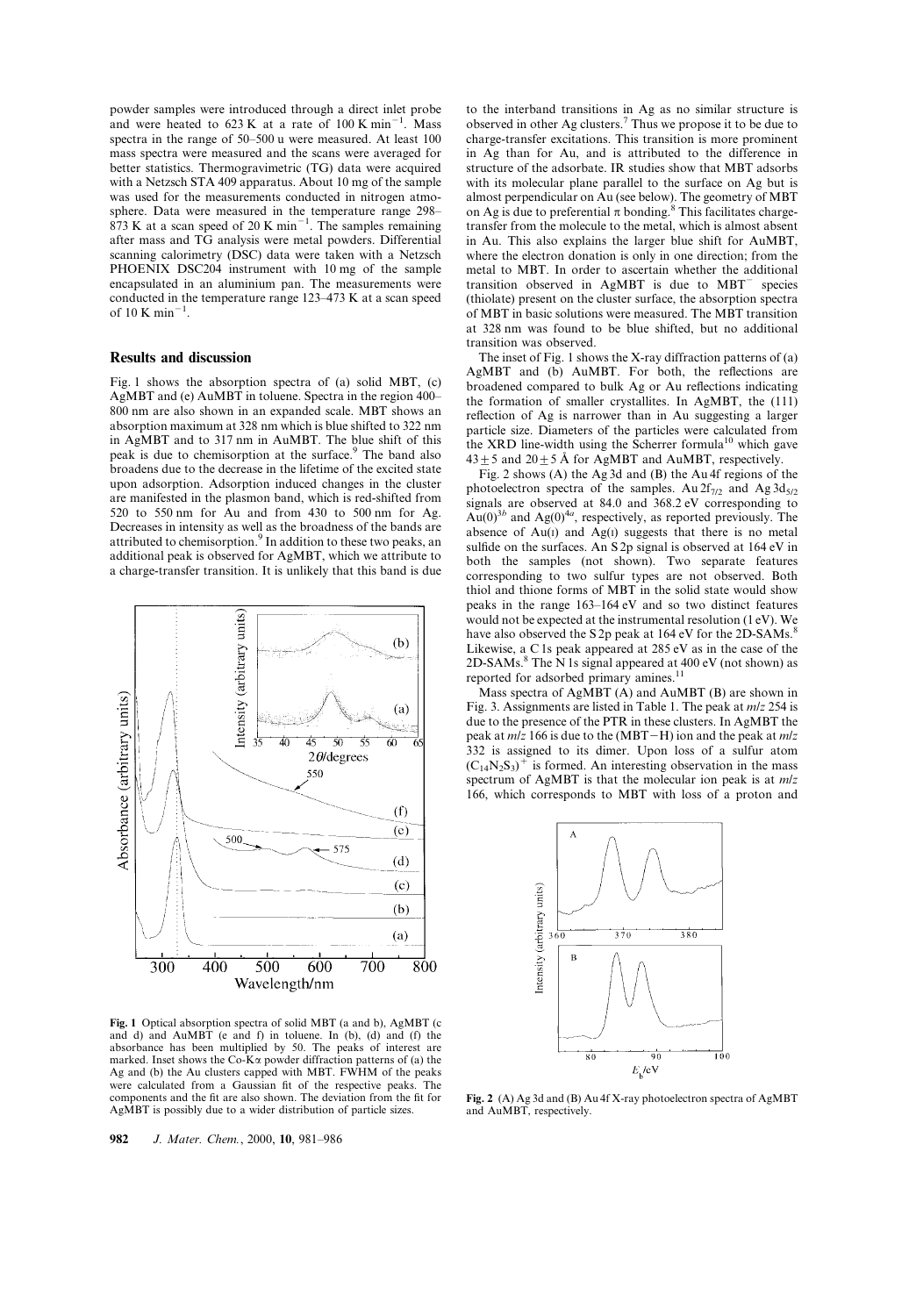

Fig. 3 Mass spectra of (A) AgMBT and (B) AuMBT. Peaks of interest are marked. Assignments of the peaks with possible structures are given in Table 1.

suggests that MBT is in the thiolate form on the Ag surface. For Au a peak at  $m/z$  167 is present along with a peak at  $m/z$ 166, which is consistent with adsorption in the thione form (see below). Whereas the MBT ion is the 100% (base) peak in AgMBT, the corresponding base peak for AuMBT is the dimer. This is attributed to the difference in the adsorption geometry, which makes dimer formation facile for AuMBT. The presence of the molecular ion of MBT (m/z 167) along with the peak at  $m/z$  332 on the Au surface suggests that the dimer is not desorbed directly from the surface but is formed as a result of association reactions in the gas phase.

Fig. 4 shows the IR spectra of (a) solid MBT, (b) AgMBT and (c) AuMBT. Peak positions and assignments are given in Table 2. All the peaks are downshifted on the clusters suggesting that only adsorbed MBT is present. The  $3077 \text{ cm}^{-1}$  band in solid MBT is attributed to the aromatic CH stretching. This band is red shifted to  $3061 \text{ cm}^{-1}$  in Au and is almost absent in Ag. This behavior is understood in terms of the IR selection rule, which states that only those vibrations whose dipole moments are perpendicular to the surface are excited. The aromatic C-H stretching is parallel to the Ag surface and hence it is not excited. For Au, however, the aromatic C-H may be perpendicular to the surface. From this it is concluded that a major fraction of MBT adsorbs on Ag with an almost parallel geometry and on Au with a near perpendicular geometry. These geometries are the same as found for the corresponding 2D-SAMS.<sup>8</sup> Use of the surface IR selection rule should, however, be made with caution for these samples because of random orientation of the clusters and the non-polarized nature of the IR radiation. A closer examination of all the peaks suggests that the surface selection rule can be applied to monolayers on clusters as orientational differences are also seen in the low wavenumber in-plane modes. The broadness of the bands suggests chemisorption of the molecule on the surface. The presence of symmetric and antisymmetric  $CH<sub>2</sub>$  and  $CH<sub>3</sub>$  vibrations indicate the incorporation of the phase transfer reagent on the cluster. Each phase transfer

Table 1 Mass spectral features and assignments



reagent molecule has  $28 \text{ CH}_2$  groups and  $4 \text{ CH}_3$  groups while for each MBT, there are only four aromatic C-H bonds contributing to the intensity. Furthermore, aromatic C-H stretching modes are an order of magnitude weaker than the aliphatic modes.

In the low wavenumber region, the in-plane  $C-C$  stretching at  $1595 \text{ cm}^{-1}$  in solid MBT is red shifted to  $1582 \text{ cm}^{-1}$  in Au and is almost absent in Ag. Again this is attributed to the parallel orientation on Ag and perpendicular orientation on Au. We observed a substantial difference in the  $1426 \text{ cm}^{-1}$ band of MBT upon adsorption. Whereas this band is very strong in Ag and undergoes splitting, it is only of medium intensity on Au. The  $v(C-S)$  mode of MBT is present at  $603 \text{ cm}^{-1}$  while on Ag this appears as a doublet. The 689 cm<sup>-1</sup> band on Ag and  $698 \text{ cm}^{-1}$  band on Au are due to C-S stretching of the heterocyclic ring system,<sup>8</sup> which is not distinctly clear in solid MBT. This mode is also present in the SER spectrum of the 2D-SAM.<sup>8</sup> These peaks are not due to the PTR, as ascertained independently.

From the IR studies we deduce that there is an orientational difference for MBT monolayers on Au and Ag cluster surfaces and this difference is similar to that in 2D-SAMs. These monolayers show high thermal stability on 2D surfaces of Au and Ag. Annealing of the metal islands results in close packing of the monolayers in defined areas. Even though the molecule has different adsorption sites (two sulfurs and one nitrogen), the temperature dependent dynamics on the 2D surfaces were minimal. This is attributed to strong surface binding or dense self-assembly.<sup>8</sup> Since such a dense assembly is absent for the cluster surfaces here as evidenced by the incorporation of PTR,

J. Mater. Chem., 2000, 10, 981-986 983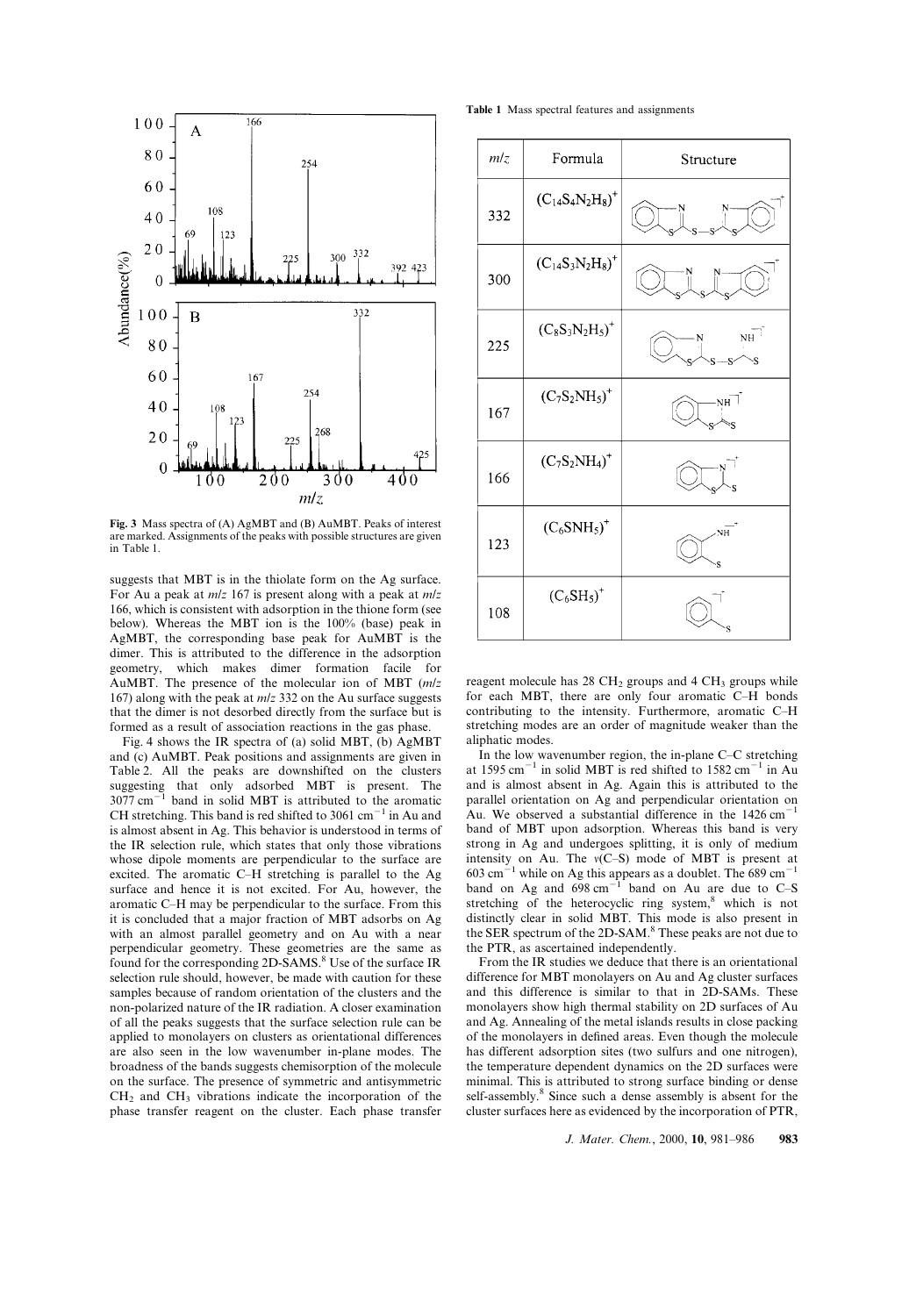

Fig. 4 (A) High and (B) low wavenumber FTIR spectra of (a) solid MBT (b) AgMBT and (c) AuMBT. Peak positions and assignments are given in Table 2.

hence variable-temperature IR spectra should show significant changes.

Fig. 5 shows variable-temperature IR spectra of AgMBT in (A) the high and (B) low wavenumber regions. The prominent peaks in the high wavenumber region show a gradual blue shift with increasing temperature. In the room temperature spectrum, the methylene symmetric mode  $(d<sup>+</sup>)$  is present at  $2920 \text{ cm}^{-1}$ which is shifted to  $2925 \text{ cm}^{-1}$  at higher temperature. This arises from the PTR molecule, which is in a state of low rotational freedom at room temperature, but gains internal energy at increased temperature and the population of the rotating phase increases. Along with this shift, the peak intensity reduces gradually. Since MBT is flat on the surface, the aromatic C-H stretches are not observed.

The bands at  $1403$  and  $1385 \text{ cm}^{-1}$  undergo an intensity reversal at high temperatures which appears to be gradual and no shift in positions is observed. An interesting observation is that the spectrum remains essentially unchanged up to 453 K, except for the intensity reversal above. However, at 473 K dramatic changes occur with the C $-S$  stretching at 690 cm<sup>-</sup> disappearing and new peaks emerging at  $1425$  and  $1491 \text{ cm}^{-1}$ . Other differences observed are in the peak at  $1002 \text{ cm}^{-1}$ , which is reduced in intensity along with the emergence of a peak at  $1030 \text{ cm}^{-1}$ , which is attributed to C-N stretching. All these together can be attributed to the coexistence of other possible adsorbate geometries. Similar changes have also been observed in the Ag 2D-SAMs.<sup>8</sup> Trace (i) in Fig. 5 shows the spectrum after cooling back from 473 K. Since there are differences between the spectra of the as prepared sample and after cooling back from 473 K the adsorbate geometry appears to undergo an irreversible change upon heating.

In contrast with the AgMBT cluster and 2D-SAMs, the temperature dependent dynamics of the AuMBT cluster is more dramatic. Fig. 6A shows the C-H stretching region of the

**Table 2** IR wavenumbers (in  $cm^{-1}$ ) and assignments of MBT as a solid and MBT capped. Au and Ag clusters

| Assignment <sup>a,b</sup>   | MBT solid | MBT on Au                                                                               | MBT on Ag  |
|-----------------------------|-----------|-----------------------------------------------------------------------------------------|------------|
|                             | 3111      |                                                                                         |            |
| vCH                         | 3077      | 3061                                                                                    |            |
| vCH                         | 3038      |                                                                                         |            |
| vCH                         | 2961      |                                                                                         |            |
|                             | 2891      |                                                                                         |            |
|                             | 2839      |                                                                                         |            |
| vCC                         | 1640      |                                                                                         |            |
| $vCC_{ip}$                  | 1595      | 1582                                                                                    |            |
| vCN                         |           | 1541                                                                                    |            |
| vCC                         | 1496      | 1503                                                                                    |            |
| $vCC_{ip}$                  | 1456      | 1453, 1445                                                                              | 1449       |
| vCC                         | 1426      | 1411                                                                                    | 1403, 1385 |
|                             |           | 1366                                                                                    |            |
| vCN                         | 1320      | 1312                                                                                    | 1310       |
| vCC                         | 1283      | 1287                                                                                    | 1276       |
| vCC                         | 1245      |                                                                                         |            |
| $\delta$ CH                 |           | 1237                                                                                    | 1238       |
| $\delta \mathrm{CH_{ip}}$   | 1148      | 1161                                                                                    |            |
| $\delta$ CH                 | 1125      | 1127                                                                                    | 1126       |
| $\delta \mathrm{CH_{ip}}$   | 1076      | 1099                                                                                    | 1076       |
| $\delta$ CH <sub>ip</sub>   |           | 1078                                                                                    |            |
| vCN                         | 1034      |                                                                                         |            |
| $\delta$ CCC                | 1012      |                                                                                         | 1019       |
| $\delta$ CH                 |           | 1007                                                                                    |            |
| $\delta$ CH                 |           |                                                                                         | 1002       |
| $\delta$ CH                 | 949       |                                                                                         |            |
| $\delta\text{CH}_\text{op}$ | 867       |                                                                                         | 868        |
| $\delta\text{CH}_\text{op}$ | 751       | 745                                                                                     | 748        |
| $\delta$ CH                 |           |                                                                                         | 721        |
| vCS                         |           | 698                                                                                     | 689        |
| vCS                         | 668       |                                                                                         |            |
| vCS                         | 603       | 605<br>$a_{\mu}$ Refers to the in-plane and $\mu$ refers to the out of plane vibrations | 603        |

 $\binom{a}{i}$  Refers to the in-plane and <sub>op</sub> refers to the out of plane vibrations respectively,  $\delta$ -bending, and v-stretching vibrations. <sup>b</sup>Ref. 12.

AuMBT cluster spectra where the peak at  $3061 \text{ cm}^{-1}$  due to aromatic C-H stretching disappears at 398 K due to the change in adsorbate geometry as the temperature increases. The MBT molecule, which was perpendicular to the surface at room temperature, appears to fall onto the surface at higher temperatures. As a result of this, the C-H stretching mode becomes parallel to the surface and is not excited. The methylene stretching modes show a gradual blue shift with temperature as found for the Ag cluster. Fig. 6B shows the low wavenumber region of AuMBT spectra at various temperatures. A sudden transition is observed at 373 K. Changes at this temperature include the decreased intensity of the  $1582 \text{ cm}^{-1}$ band attributed to in-plane C-C stretching and the intensity reversal of 1453 and  $1445 \text{ cm}^{-1}$  bands which ultimately merge and blue shift. At 373 K, the  $1366 \text{ cm}^{-1}$  band broadens and merges into the  $1411 \text{ cm}^{-1}$  band and at 398 K this band disappears along with the  $1582 \text{ cm}^{-1}$  band. In addition, a new peak emerges at  $1032 \text{ cm}^{-1}$  attributed to the C-N stretching of MBT.<sup>8</sup> At 373 K a new peak emerges at 665 cm<sup>-1</sup> which undergoes a red shift to  $653 \text{ cm}^{-1}$  at higher temperatures. The  $605 \text{ cm}^{-1}$  band is red shifted and broadened at 373 K but returns to its original position at 398 K. These peaks are attributed to C-S stretching.

We explain these changes in the following manner: along with MBT, PTR also is present on the cluster surface, as the temperature is increased to 373 K, the alkyl chain of the PTR becomes more disordered and as a result, MBT molecules fall onto the cluster surface with their molecular planes parallel to it. This is evidenced by the disappearance of the  $1582 \text{ cm}^{-1}$  $v(C-C)_{ip}$  and aromatic C-H stretching modes. Along with this change in adsorbate geometry, the MBT molecule undergoes a structural transition which appears to be driven by tautomerization and explains the emergence of new peaks.

The spectrum after cooling is shown in trace (i), which differs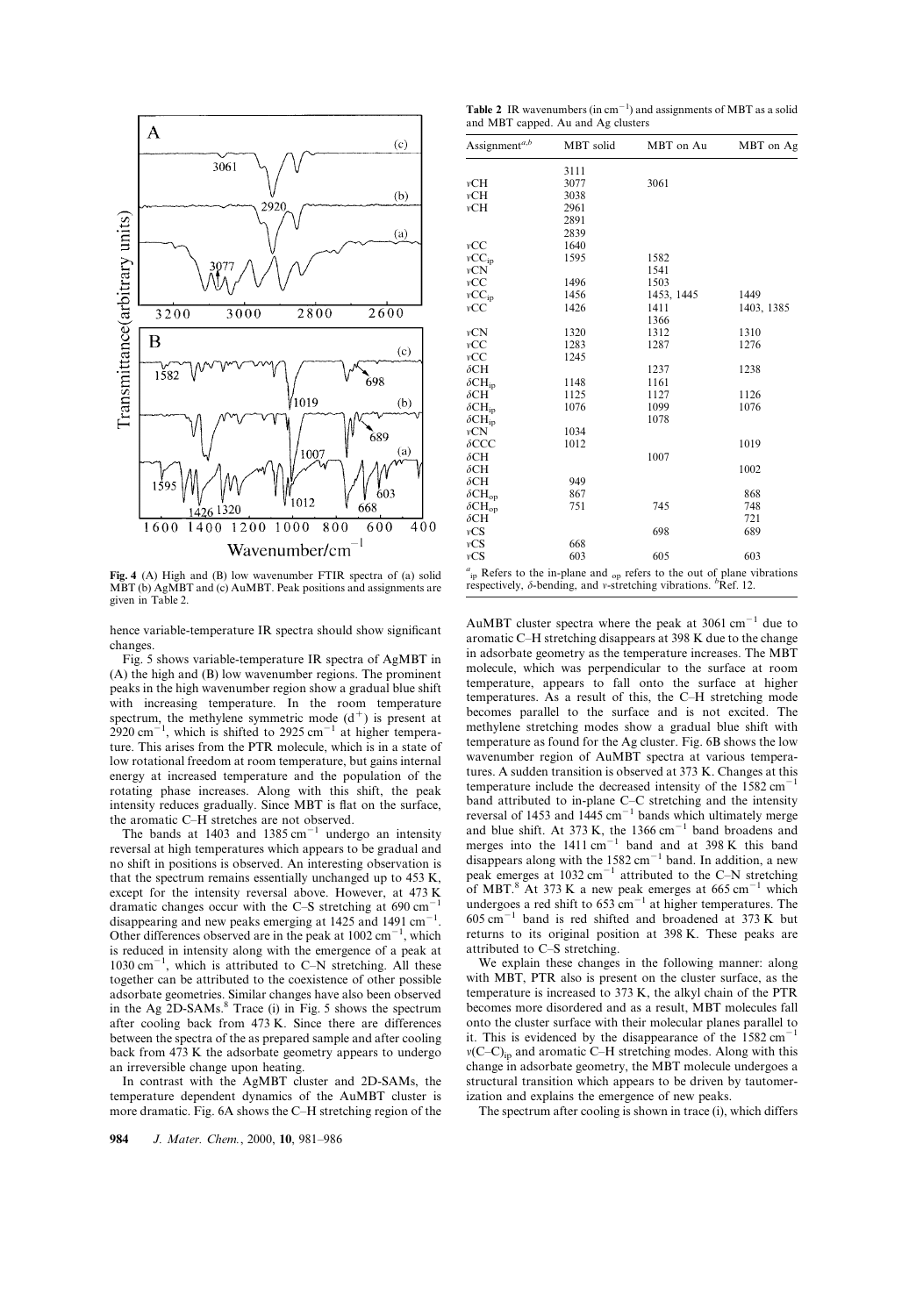

Fig. 5 Variable temperature FTIR spectra for AgMBT in (A) the high wavenumber and  $(\hat{B})$  the low wavenumber region. The temperatures are: (a) 298, (b) 323, (c) 348, (d) 373, (e) 398, (f) 423, (g) 448, (h) 473 K and (i) cooling back to 298 K, respectively.

from trace (a). There are a number of additional bands, rationalized by different adsorption geometries present on the surface. Again the absence of aromatic CH stretching and the low intensity of in-plane bands suggests that after cooling, MBT molecules do not return to their original perpendicular orientation.

Fig. 7 shows the DSC trace of AuMBT, which shows an exotherm at 415 K attributed to the change in orientation and to tautomerization. The transition temperature and enthalpy of AuMBT in the heating cycle are  $415 \text{ K}$  and  $49.8 \text{ J g}^{-1}$ , respectively. In the cooling cycle, no transition is observed. This indicates that the structural change is not reversible as also evidenced from the variable temperature IR data. Even though the phase transfer reagent is present on the surface of the cluster, no endotherm peak corresponding to its melting was observed in the temperature range investigated. It has been reported that the melting of octanethiol occurs at low temperatures in octanethiol capped Au clusters.<sup>5</sup> From the IR data we note that the alkyl chains of PTR acquire rotational freedom gradually and that no sudden transition is observed. Thus DSC gives corroborative evidence for the orientational change of MBT at higher temperature. AgMBT also shows a broad exotherm (not shown) at the same temperature, but the enthalpy is low  $(16.5 \text{ J g}^{-1})$  compared to the Au cluster. This lower value suggests that the structural transition is not as significant as in AuMBT.

The inset of Fig. 7 shows thermogravimetric data for (a) AuMBT and (b) AgMBT, which show a two step decomposition. This is attributed to the presence of different orientations of the molecule on the surface. On both Au and Ag, different orientations are present, although the perpendicular structure is dominant on Au and the parallel one on Ag. In the flat geometry, there is preferential  $\pi$  bonding between the surface



Fig. 6 Variable temperature FTIR spectra for AuMBT in (A) the high wavenumber and  $(B)$  the low wavenumber region. The temperatures are: (a) 298, (b) 323, (c) 348, (d) 373, (e) 398, (f) 423, (g) 448, (h) 473 K and (i) cooling back to 298 K, respectively.

and the adsorbate. As a result of this, it is likely that the perpendicular structure desorbs from the surface first followed by the flat structure. Thus for AuMBT one should observe a large mass loss for the first step, and a small loss for the second step ( $\Delta m_1$  and  $\Delta m_2$ , respectively) whereas the reverse behavior should be observed for Ag. This is observed (Fig. 7); on AgMBT the mass loss at low temperature (524 K) is lower, which is due to desorption of perpendicular geometry molecules and at 588 K it is higher which is due to desorption of the parallel geometry molecules ( $\Delta m_1$  and  $\Delta m_2$ , respectively). By contrast, for AuMBT, the mass loss at 526 K is higher (perpendicular geometry) and that at 603 K is lower (parallel geometry). In both cases the mass losses are low, compared to



Fig. 7 Differential scanning calorimetric traces of AuMBT. The full line  $(-)$  represents heating cycle and the dashed line shows the cooling cycle (- - -). The enthalpy of transition is indicated. The inset shows TGA curves of (a) AuMBT and (b) AgMBT. Mass losses are indicated.

J. Mater. Chem., 2000, 10, 981-986 985